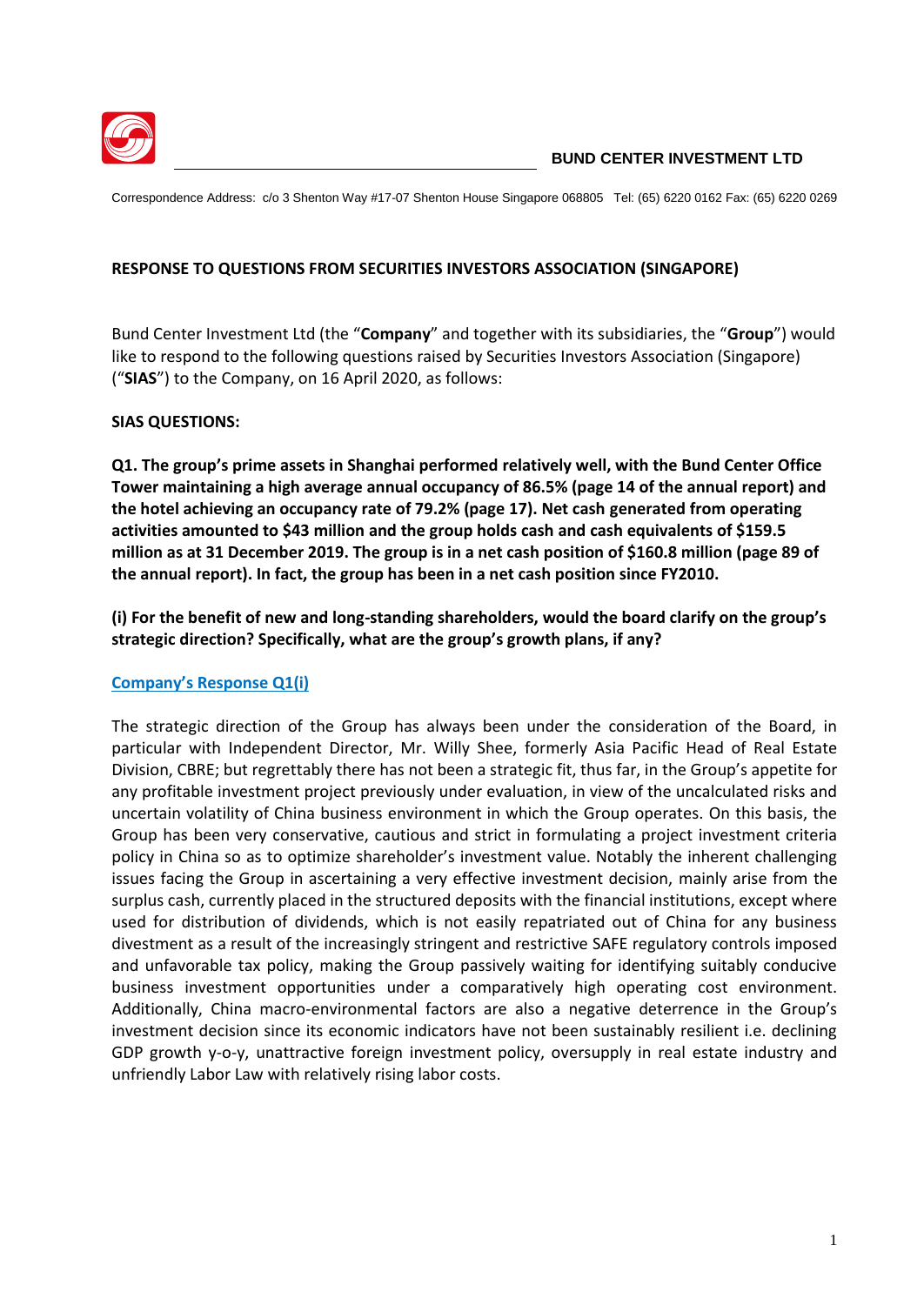### **(ii) Has management evaluated good assets that may be available as an opportunistic acquisition during this challenging time?**

# **Company's Response Q1(ii)**

Prior to the coronavirus pandemic outbreak in January 2020, the management had carefully conducted a detailed evaluation on a potential project in Hangzhou, situated in Century City Hangzhou, a landmark development in a growing market area known as the new CBD with the focus off Shanghai into this enriching commercial and leisure district. It was favored as sustainable growth in valuation due to the entry benefits on land cost and potential asset enhancement delivered through the mixed-use project. However, the major risk inherent in this potential project lies with the uncertainty and volatility of the Hangzhou Office Leasing Market which assumptions are based on the overly market optimism in spite of its oversupply condition in its vicinity. Shortly after we conducted project appraisal and due diligence for decision not to proceed, the coronavirus pandemic out broke in China.

**(iii) Has the board evaluated its capital allocation framework and re-examined its capital structure, and consider returning excess capital to shareholders so as to maximise shareholders' value?** 

### **Company's Response Q1(iii)**

The Board has reviewed this capital allocation framework evaluation and capital structure reexamination as and when it is required, but it decides to conserve cash resources, should an opportunistic investment arises, during this difficult economic time. Moreover, any property business investment is relatively capital intensive.

**Q2. In Note 7 (page 75 – Other operating income), the group recognised \$604,000 in net foreign exchange gain in FY2019. In FY2018 and FY2017, the group recognised net foreign exchange losses of \$(3.166) million and \$(1.719) million respectively.** 

**The RMB:SGD exchange rates at the end of FY were:** 

- **- 31 December 2016: 4.8038**
- **- 31 December 2017: 4.8478**
- **- 31 December 2018: 5.0292**
- **- 31 December 2019: 5.1775**

**(i) Can management help shareholders understand the reasons for the relatively large movement in foreign exchange gains/(losses) from one financial year to another?** 

### **Company's Response Q2(i)**

The entities of the Group have difference functional currencies, which are SGD, RMB, USD, HKD.

The foreign exchange gain/loss reported in the Group's financial statements arose from those transactions and balances denominated in currencies, mainly USD, RMB and SGD which are not the functional currency of the respective group entities. Accordingly, the Group has currency exposures from SGD against USD, RMB against USD, HKD against RMB and RMB against SGD.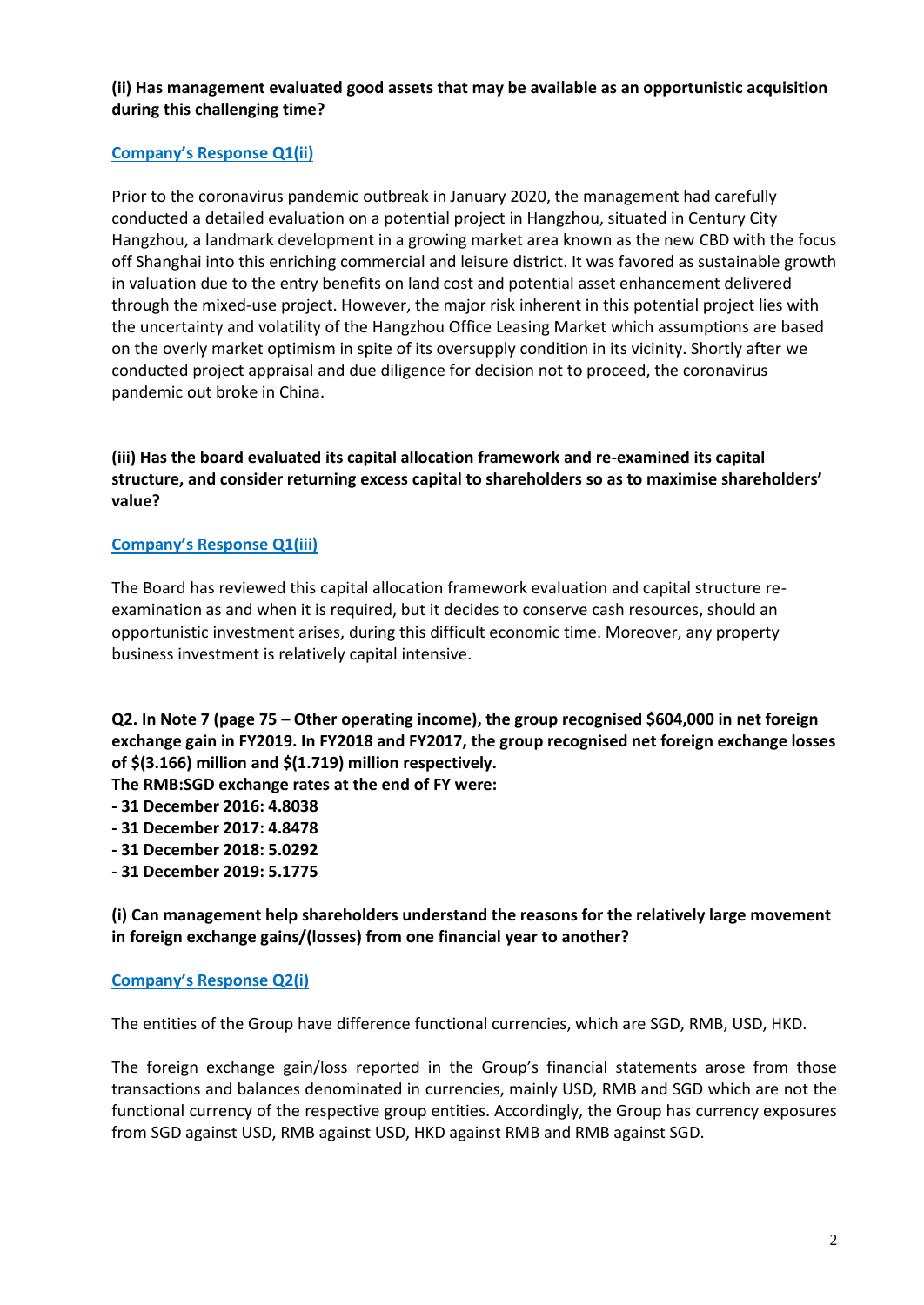The movement of the foreign exchange gain/loss recorded in the Group's financial statements for FYE 2019, 2018 and 2017, were mainly due to significant currency fluctuation in the respective financial years, which details of the year end exchange rates used by the Group are as follows:

| <b>Exchange Rate used at</b> | <b>FY2019</b> | <b>FY2018</b> | <b>FY2017</b> | <b>FY2016</b> |
|------------------------------|---------------|---------------|---------------|---------------|
| the end year                 |               |               |               |               |
| SGD/USD                      | 1.347         | 1.364         | 1.337         | 1.447         |
| RMB/USD                      | 6.976         | 6.863         | 6.534         | 6.937         |
| HKD/RMB                      | 1.117         | 1.139         | 1.201         | 1.116         |
| RMB/SGD                      | 5.181         | 5.050         | 4.878         | 4.808         |

**Q3. Provision 2.2 of the Code of Corporate Governance 2018 states the following: Independent directors make up a majority of the Board where the Chairman is not independent The company has stated that given the size and operations of the group, the board considers it "not necessary or cost-effective for the time being to have independent directors make up a majority of the Board" (page 27).** 

**(i) Would the independent directors help shareholders understand their individual and collective contribution to the group?** 

# **Company's Response Q3(i)**

Our 3 Independent Directors are the respective chairman of the 3 board committees, namely, Audit Committee, Nominating Committee and Remuneration Committee. They contribute to the enhancement of the Company's Corporate Governance practices and ensure that the interests of minority shareholders are protected. They participate in all board discussions relating to strategic matters of the business, growing the business both organically and inorganically e.g. via acquisition. Ideas were put forth by the Independent Directors which resulted in strategic review of our shopping mall in Ningbo.

**If approved at the AGM, the three independent directors would receive directors' fees of \$281,000 for the financial year ended 31 December 2019. On average, each director would receive approximately \$94,000 for the financial year.**

**The group's property portfolio has a valuation of approximately \$1.865 billion (valuation dated 18 February 2019) (page 5).**

**(ii) Can the independent directors justify why the board considers it "not necessary" or "costeffective" to have one more independent director to comply with Provision 2.2 of the 2018 Code?**

# **Company's Response Q3(ii)**

This matter was discussed and debated by the Board of Directors ("Board") at Board Meetings. The Board is of the view that the Group's existing business, namely comprising revenue from a 5 Star Hotel, rental revenue from an Office Complex, and rental revenue from a shopping mall, does not justify having an additional Independent Director on the Board. Our Lead Independent Director and other 2 Independent Directors are in regular dialogue with our Executive Chairman, Deputy Chief Executive Officer and Chief Financial Officer on strategic matters that may have impact on the Groups' business. As a responsible Board, we aspire to score well in the annual Governance Transparency Index ranking and this issue is being looked into and discussed on a regular basis.